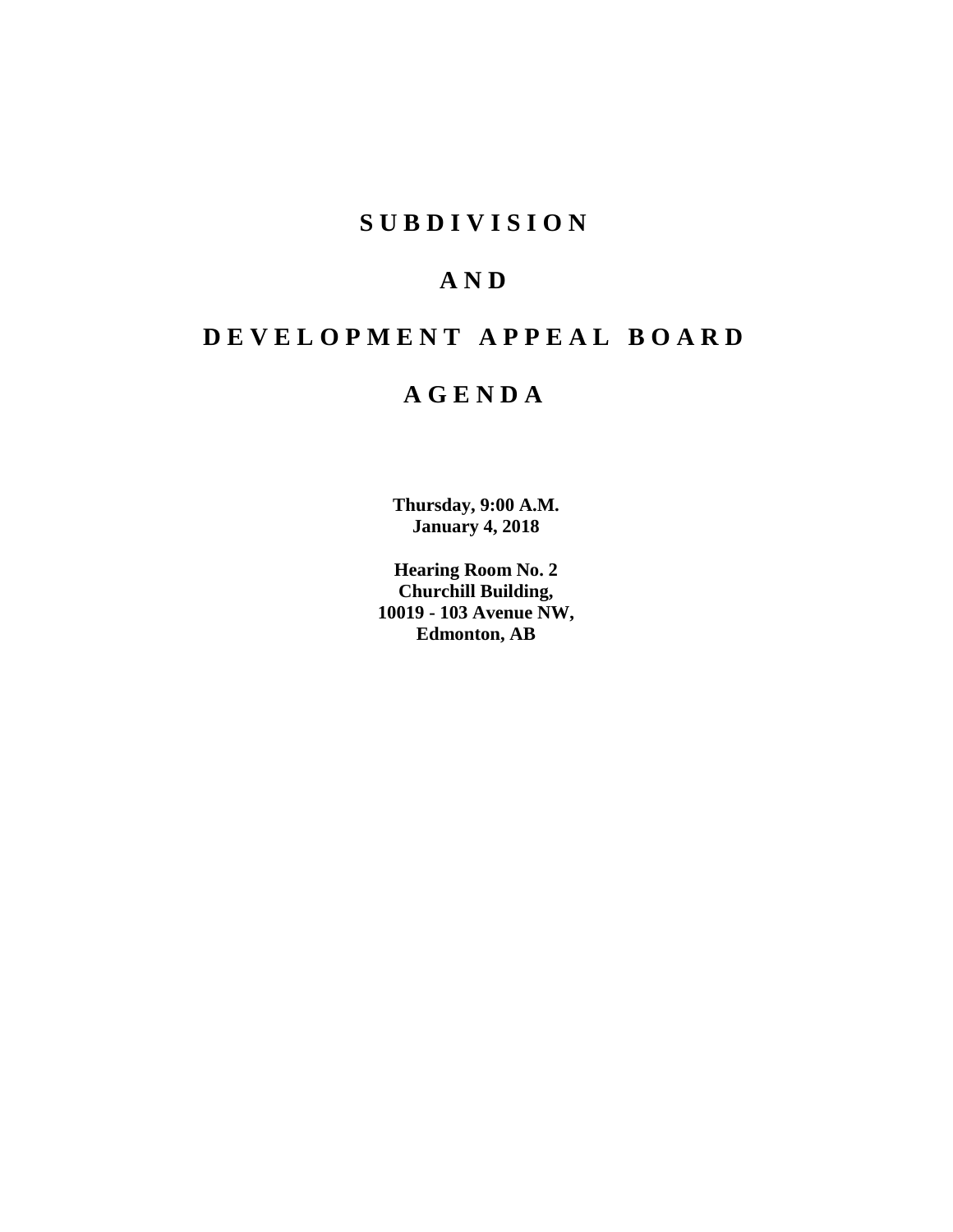### **SUBDIVISION AND DEVELOPMENT APPEAL BOARD HEARING ROOM NO. 2**

|          | 9:00 A.M.           | SDAB-D-18-003 |                                                                                                                                      |
|----------|---------------------|---------------|--------------------------------------------------------------------------------------------------------------------------------------|
|          |                     |               | <b>Construct Exterior Alterations to a Single</b><br>Detached House (driveway extension (3.08 m)<br>wide x $13.8 \text{ m}$ long)    |
|          |                     |               | 6412 - 14 Avenue NW<br>Project No.: 264527490-001                                                                                    |
|          |                     |               |                                                                                                                                      |
| $\rm II$ | $10:30$ A.M.        | SDAB-D-17-238 |                                                                                                                                      |
|          | <b>TO BE RAISED</b> |               | Convert a Semi-detached House to a 4 Dwelling<br>Apartment House and to construct interior<br>alterations - existing without permits |
|          |                     |               | 11718C - 122 Street NW<br>Project No.: 245675108-003                                                                                 |
|          | <b>NOTE:</b>        |               | Unless otherwise stated, all references to "Section numbers" refer to<br>the authority under the Edmonton Zoning Bylaw 12800.        |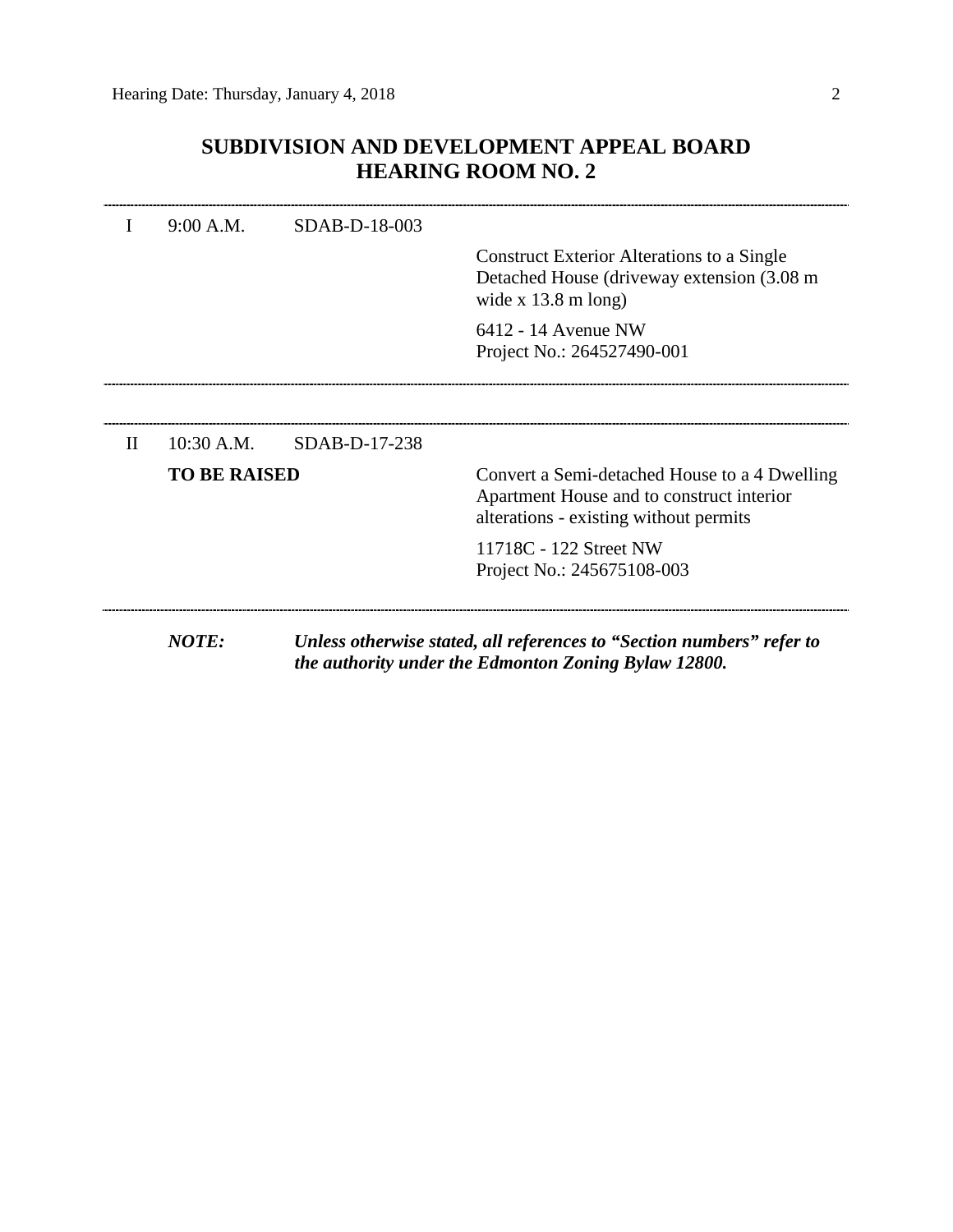| <b>ITEM I: 9:00 A.M.</b> |                                                        | FILE: SDAB-D-18-003                                                                                                                   |  |  |  |  |
|--------------------------|--------------------------------------------------------|---------------------------------------------------------------------------------------------------------------------------------------|--|--|--|--|
|                          | AN APPEAL FROM THE DECISION OF THE DEVELOPMENT OFFICER |                                                                                                                                       |  |  |  |  |
|                          | <b>APPELLANT:</b>                                      |                                                                                                                                       |  |  |  |  |
|                          | <b>APPLICATION NO.:</b>                                | 264527490-001                                                                                                                         |  |  |  |  |
|                          | <b>APPLICATION TO:</b>                                 | Construct Exterior Alterations to a Single<br>Detached House (driveway<br>extension<br>$(3.08 \text{ m wide x } 13.8 \text{ m long})$ |  |  |  |  |
|                          | <b>DECISION OF THE</b><br>DEVELOPMENT AUTHORITY:       | Refused                                                                                                                               |  |  |  |  |
|                          | <b>DECISION DATE:</b>                                  | November 16, 2017                                                                                                                     |  |  |  |  |
|                          | <b>DATE OF APPEAL:</b>                                 | December 5, 2017                                                                                                                      |  |  |  |  |
|                          | <b>MUNICIPAL DESCRIPTION</b><br>OF SUBJECT PROPERTY:   | 6412 - 14 Avenue NW                                                                                                                   |  |  |  |  |
|                          | <b>LEGAL DESCRIPTION:</b>                              | Plan 7721184 Blk 19 Lot 28                                                                                                            |  |  |  |  |
|                          | ZONE:                                                  | RF1 Single Detached Residential Zone                                                                                                  |  |  |  |  |
|                          | <b>OVERLAY:</b>                                        | N/A                                                                                                                                   |  |  |  |  |
|                          | <b>STATUTORY PLAN:</b>                                 | N/A                                                                                                                                   |  |  |  |  |
|                          |                                                        |                                                                                                                                       |  |  |  |  |

#### *Grounds for Appeal*

The Appellant provided the following reasons for appealing the decision of the Development Authority:

I wish to appeal this decision for a couple different reasons. First of all, we had a pre-existing sidewalk that was there when we bought the home and it was deteriorating from the front step all the way to the curb. When deciding to redo the sidewalk portion, I added some additional width to the project to have more room on the sidewalk since the pre-existing one was fairly narrow.

Secondly, before undertaking my project I toured around the neighbourhood to look for ideas as to what I could do when reconstructing my sidewalk. I had noticed a lot of other homes with the same feature that I currently have, one that you have taken issue with, that the addition leads to the front of house and not a garage. I have taken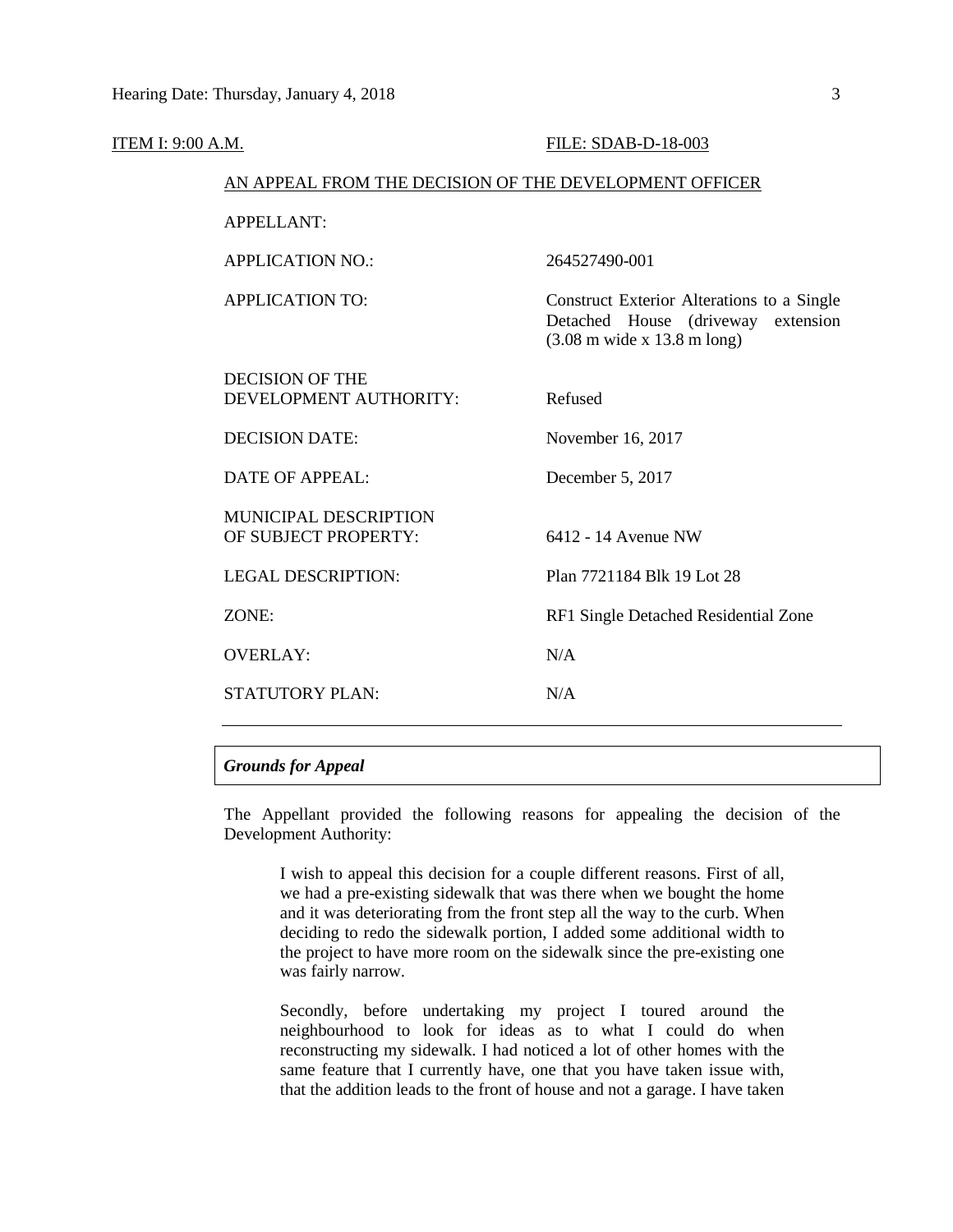#### Hearing Date: Thursday, January 4, 2018 4

All I ask is that you reconsider your position.

Thank you for your time

Dennis Ferland

Also on a side note, the document I was given states that the extension is 3.08 meters wide. It is actually only 2.13 meter wide.

#### *General Matters*

#### **Appeal Information:**

The *Municipal Government Act*, RSA 2000, c M-26 states the following:

#### **Grounds for Appeal**

**685(1)** If a development authority

- (a) fails or refuses to issue a development permit to a person,
- (b) issues a development permit subject to conditions, or
- (c) issues an order under section 645,

the person applying for the permit or affected by the order under section 645 may appeal to the subdivision and development appeal board.

#### **Appeals**

**686(1)** A development appeal to a subdivision and development appeal board is commenced by filing a notice of the appeal, containing reasons, with the board

(a) in the case of an appeal made by a person referred to in section 685(1)

(i) with respect to an application for a development permit,

(A) within 21 days after the date on which the decision is made under section 642…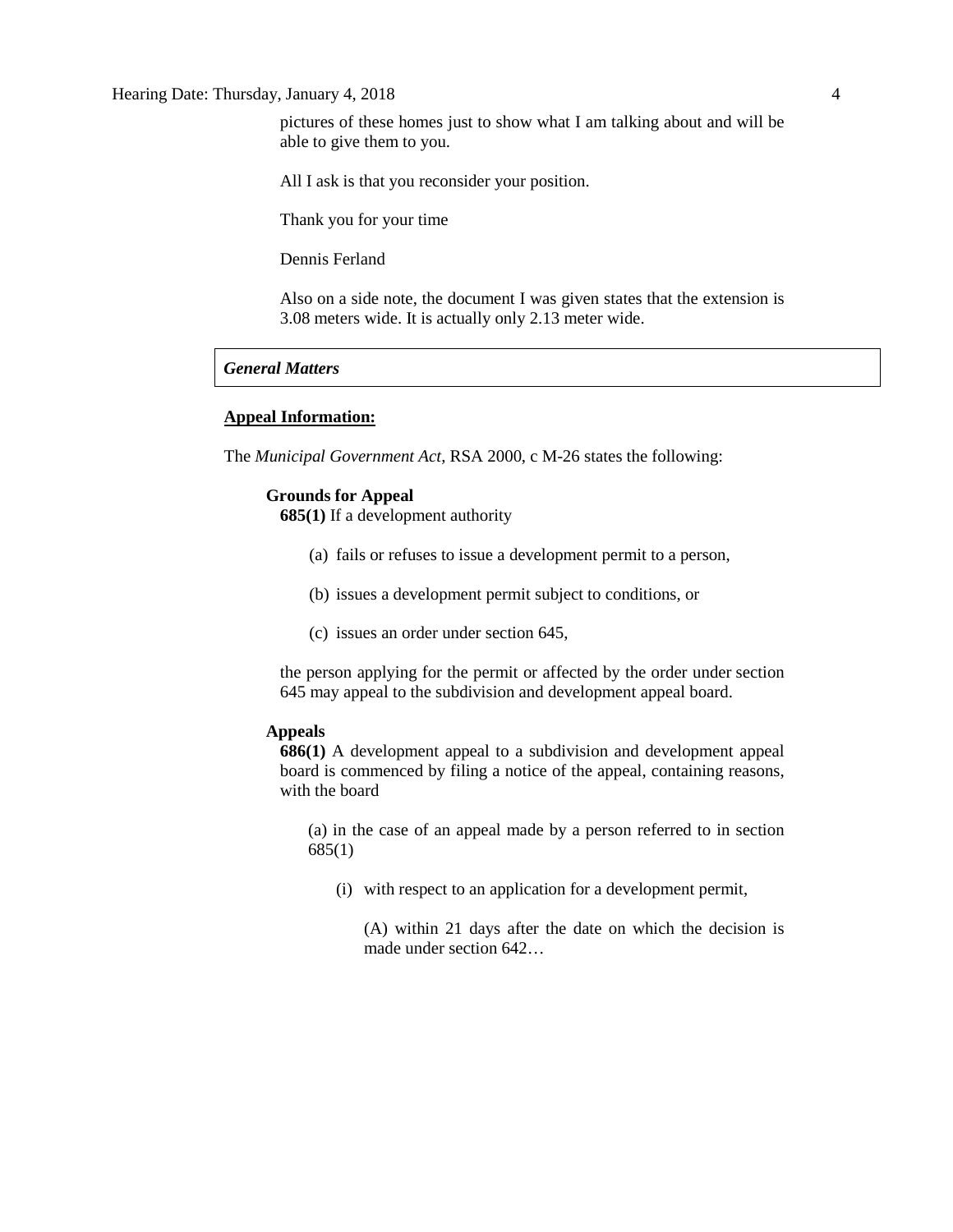#### **Determining an Appeal**

…

#### **Hearing and decision**

**687(3)** In determining an appeal, the subdivision and development appeal board

- (a.1) must comply with the land use policies;
- (a.2) subject to section 638, must comply with any applicable statutory plans;
- (a.3) subject to clause (d), must comply with any land use bylaw in effect;
	- …
	- (c) may confirm, revoke or vary the order, decision or development permit or any condition attached to any of them or make or substitute an order, decision or permit of its own;
	- (d) may make an order or decision or issue or confirm the issue of a development permit even though the proposed development does not comply with the land use bylaw if, in its opinion,
		- (i) the proposed development would not
			- (A) unduly interfere with the amenities of the neighbourhood, or
			- (B) materially interfere with or affect the use, enjoyment or value of neighbouring parcels of land,

and

(ii) the proposed development conforms with the use prescribed for that land or building in the land use bylaw.

#### **General Provisions from the** *Edmonton Zoning Bylaw:*

Section 110.1 states that the **General Purpose** of the **RF1 Single Detached Residential Zone** is:

… to provide for Single Detached Housing while allowing other forms of small scale housing in the form of Secondary Suites, and Garden Suites, as well as Semi-detached Housing and Duplex Housing under certain conditions.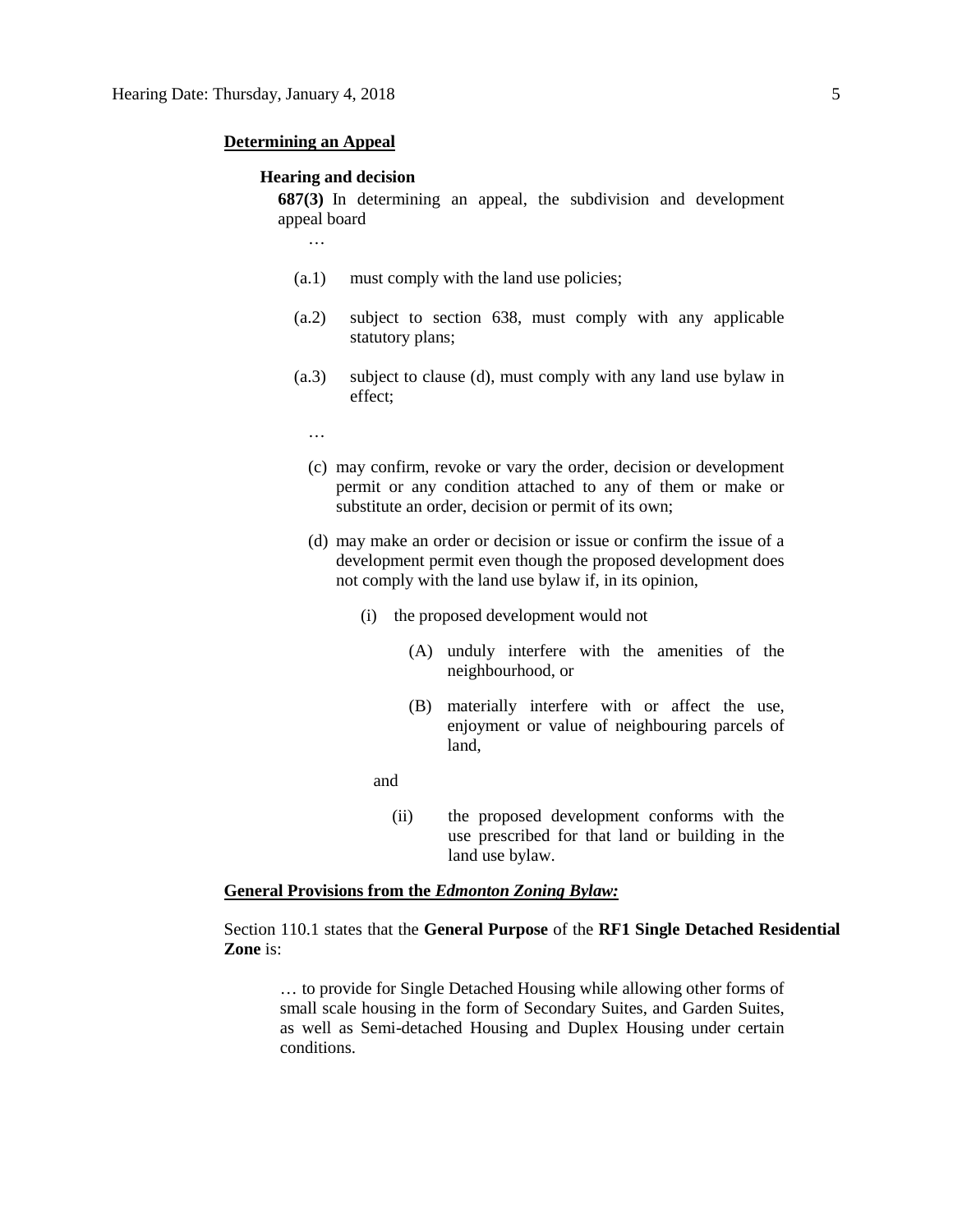Under section 110.2(4), **Single Detached Housing** is a **Permitted Use** in the RF1 Single Detached Residential Zone.

Under Section 7.2(8), **Single Detached Housing** is defined as "development consisting of a building containing only one Dwelling, which is separate from any other Dwelling or building. Where a Secondary Suite is a Permitted or Discretionary Use in a Zone, a building which contains Single Detached Housing may also contain a Secondary Suite. This Use includes Mobile Homes which conform to Section 78 of this Bylaw."

Section 6.1(30) defines **Driveway** as "an area that provides access for vehicles from a public or private roadway to a Garage or Parking Area and does not include a Walkway."

Section 6.1(122) defines **Walkway** as "a path for pedestrian circulation that cannot be used for vehicular parking".

#### *Development Officer's Determination*

Section 54.1(4)(a) states that "The Driveway shall… lead directly from the roadway to the Garage or Parking Area"

Section 54.2(2)(e)(i) states: "parking spaces shall not be located within a Front Yard".

#### **Development Officer's Determination**

Driveway extension leads to the front of the house not to a Garage or Parking Area. (Reference Section 54.1(4))

Parking spaces shall not be located within a Front Yard. (Reference Section  $54.2(2)(e)(i)$ )

#### Notice to Applicant/Appellant

Provincial legislation requires that the Subdivision and Development Appeal Board issue its official decision in writing within fifteen days of the conclusion of the hearing. Bylaw No. 11136 requires that a verbal announcement of the Board's decision shall be made at the conclusion of the hearing of an appeal, but the verbal decision is not final nor binding on the Board until the decision has been given in writing in accordance with the *Municipal Government Act.*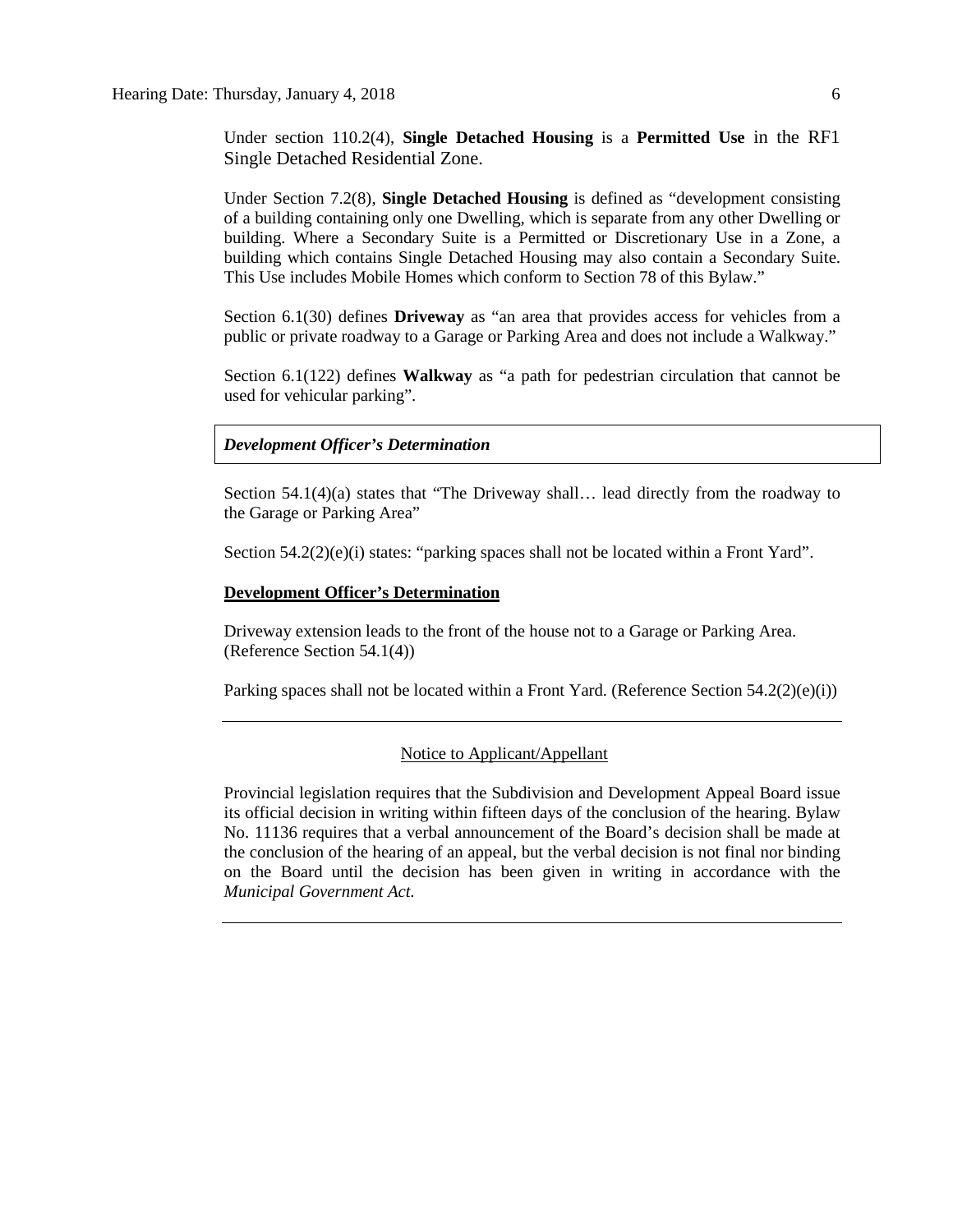| <b>Imónton</b><br><b>Application for</b><br><b>Minor Development Permit</b><br>This document is a Development Permit Decision for the development application described below.<br>Applicant<br>$\overline{\phantom{0}}$                       | Property Address(es) and Legal Description(s)<br>6412 - 14 AVENUE NW<br>Plan 7721184 Blk 19 Lot 28<br><b>Specific Address(es)</b><br>Entryway: 6412 - 14 AVENUE NW<br>Building: 6412 - 14 AVENUE NW | $1$ of $1$<br>Page: |  |
|-----------------------------------------------------------------------------------------------------------------------------------------------------------------------------------------------------------------------------------------------|-----------------------------------------------------------------------------------------------------------------------------------------------------------------------------------------------------|---------------------|--|
|                                                                                                                                                                                                                                               |                                                                                                                                                                                                     |                     |  |
|                                                                                                                                                                                                                                               |                                                                                                                                                                                                     |                     |  |
|                                                                                                                                                                                                                                               |                                                                                                                                                                                                     |                     |  |
|                                                                                                                                                                                                                                               |                                                                                                                                                                                                     |                     |  |
|                                                                                                                                                                                                                                               |                                                                                                                                                                                                     |                     |  |
|                                                                                                                                                                                                                                               |                                                                                                                                                                                                     |                     |  |
|                                                                                                                                                                                                                                               |                                                                                                                                                                                                     |                     |  |
|                                                                                                                                                                                                                                               |                                                                                                                                                                                                     |                     |  |
| <b>Scope of Application</b><br>To construct Exterior Alterations to a Single Detached House (driveway extension (3.08 m wide x 13.8 m long).                                                                                                  |                                                                                                                                                                                                     |                     |  |
| <b>Permit Details</b>                                                                                                                                                                                                                         |                                                                                                                                                                                                     |                     |  |
| # of Dwelling Units Add/Remove: 0                                                                                                                                                                                                             | Class of Permit: Class B                                                                                                                                                                            |                     |  |
| Client File Reference Number:                                                                                                                                                                                                                 | Lot Grading Needed?: N                                                                                                                                                                              |                     |  |
| Minor Dev. Application Fee: Exterior Alterations (Res.)                                                                                                                                                                                       | New Sewer Service Required: N                                                                                                                                                                       |                     |  |
| Secondary Suite Included ?: N                                                                                                                                                                                                                 | Stat. Plan Overlay/Annex Area:                                                                                                                                                                      |                     |  |
| I/We certify that the above noted details are correct.                                                                                                                                                                                        |                                                                                                                                                                                                     |                     |  |
| Applicant signature:                                                                                                                                                                                                                          |                                                                                                                                                                                                     |                     |  |
| <b>Development Application Decision</b><br>Refused                                                                                                                                                                                            |                                                                                                                                                                                                     |                     |  |
| <b>Reason for Refusal</b><br>Driveway extension leads to the front of the house not to a Garage or Parking Area. (Reference Section 54.1(4))                                                                                                  |                                                                                                                                                                                                     |                     |  |
| Parking spaces shall not be located within a Front Yard. (Reference Section $54.2(2)(e)(i)$ )                                                                                                                                                 |                                                                                                                                                                                                     |                     |  |
| <b>Rights of Appeal</b><br>The Applicant has the right of appeal within 14 days of receiving notice of the Development Application Decision, as outlined in<br>Chapter 24, Section 683 through 689 of the Municipal Government Amendment Act. |                                                                                                                                                                                                     |                     |  |
| Issue Date: Nov 16, 2017<br>Development Authority: FOLKMAN, JEREMY                                                                                                                                                                            | Signature: _                                                                                                                                                                                        |                     |  |
| Fees                                                                                                                                                                                                                                          |                                                                                                                                                                                                     |                     |  |
| <b>Amount Paid</b><br>Fee Amount                                                                                                                                                                                                              | Receipt#                                                                                                                                                                                            | <b>Date Paid</b>    |  |
| Dev. Application Fee<br>\$166.00<br>\$166.00<br><b>Total GST Amount:</b><br>\$0.00                                                                                                                                                            | 04522161                                                                                                                                                                                            | Oct 12, 2017        |  |
| <b>Totals for Permit:</b><br>\$166.00<br>\$166.00                                                                                                                                                                                             |                                                                                                                                                                                                     |                     |  |
|                                                                                                                                                                                                                                               |                                                                                                                                                                                                     |                     |  |
|                                                                                                                                                                                                                                               |                                                                                                                                                                                                     |                     |  |
|                                                                                                                                                                                                                                               |                                                                                                                                                                                                     |                     |  |
|                                                                                                                                                                                                                                               |                                                                                                                                                                                                     |                     |  |
|                                                                                                                                                                                                                                               |                                                                                                                                                                                                     |                     |  |
|                                                                                                                                                                                                                                               |                                                                                                                                                                                                     |                     |  |
| THIS IS NOT A PERMIT                                                                                                                                                                                                                          |                                                                                                                                                                                                     |                     |  |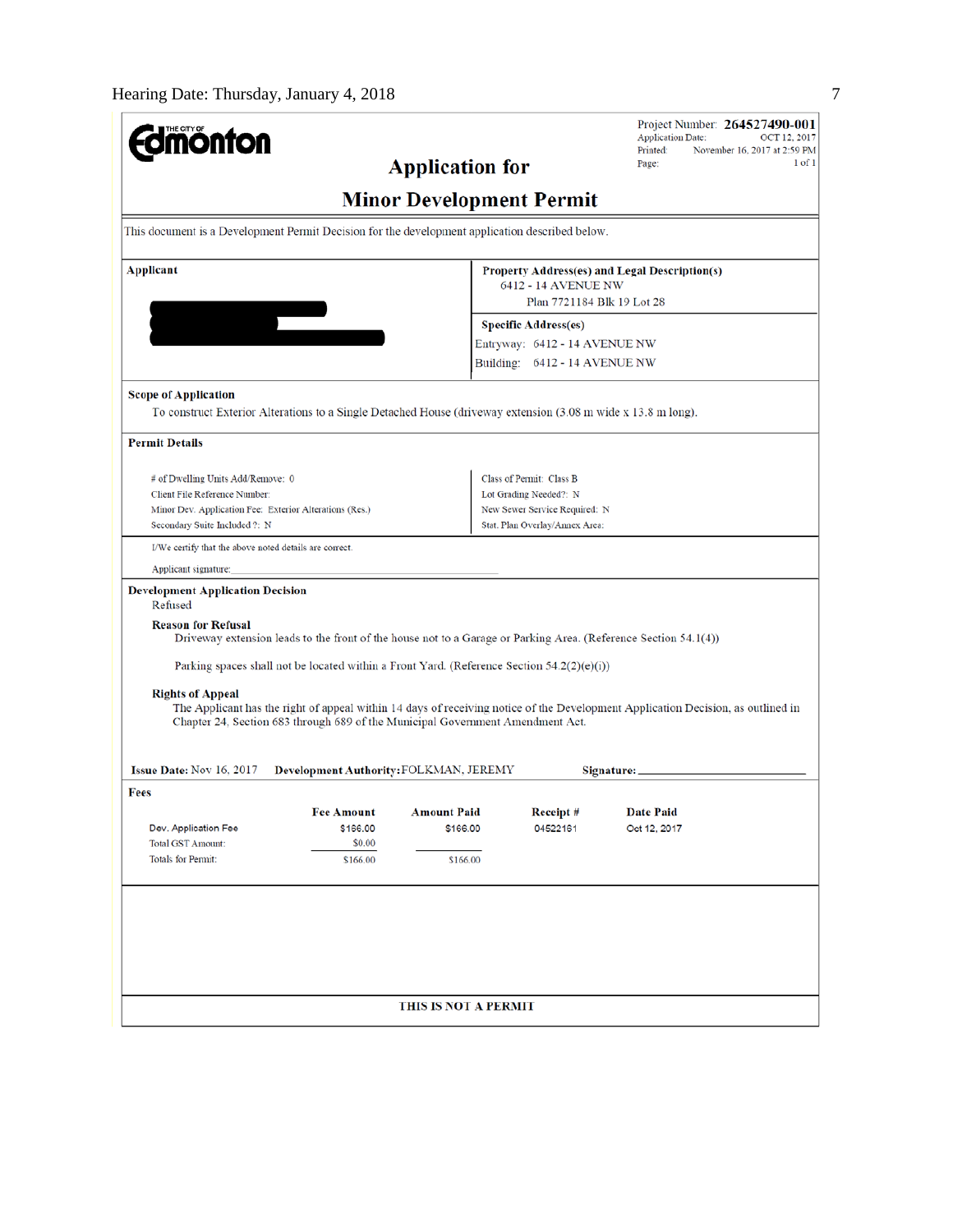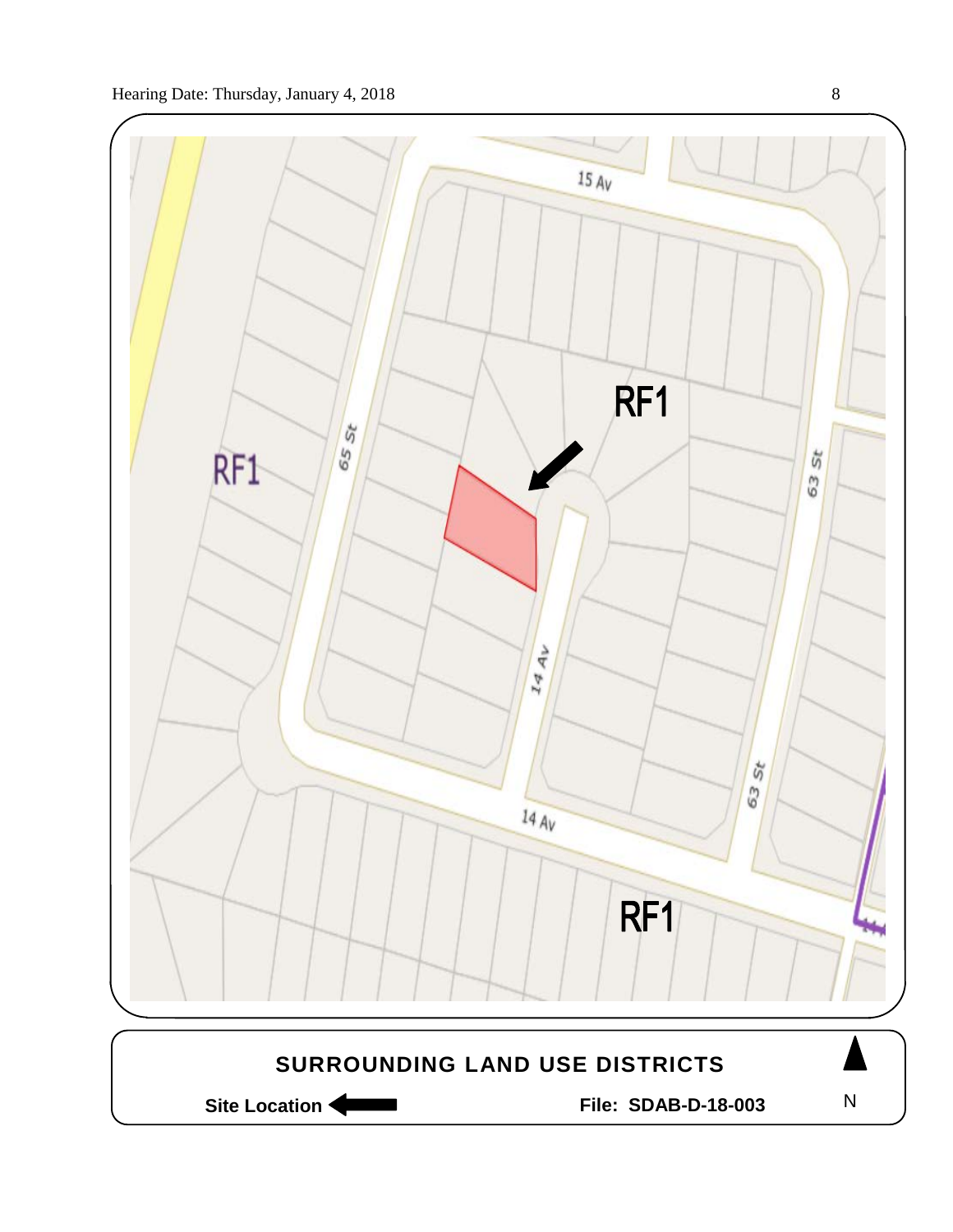## **TO BE RAISED**

#### ITEM II: 10:30 A.M. FILE: SDAB-D-17-238

#### AN APPEAL FROM THE DECISION OF THE DEVELOPMENT OFFICER

APPELLANT:

APPLICATION NO.: 245675108-003

APPLICATION TO: Convert a Semi-detached House to a 4

DECISION OF THE DEVELOPMENT AUTHORITY: Refused

DECISION DATE: October 12, 2017

DATE OF APPEAL: October 23, 2017

MUNICIPAL DESCRIPTION OF SUBJECT PROPERTY: 11718C - 122 Street NW

without permits

LEGAL DESCRIPTION: Condo Common Area (Plan 1620089)

ZONE: RF3 Small Scale Infill Development Zone

Dwelling Apartment House and to construct interior alterations - existing

OVERLAY: MNO Mature Neighbourhood Overlay

STATUTORY PLAN: West Ingle Area Redevelopment Plan

#### *Grounds for Appeal*

The Appellant provided the following reasons for appealing the decision of the Development Authority:

Ask to variance of Site Area and Side Width, Section 140.4(5)(a) and (b) [unedited]

#### *General Matters*

#### **Appeal Information:**

The *Municipal Government Act*, RSA 2000, c M-26 states the following:

**Grounds for Appeal 685(1)** If a development authority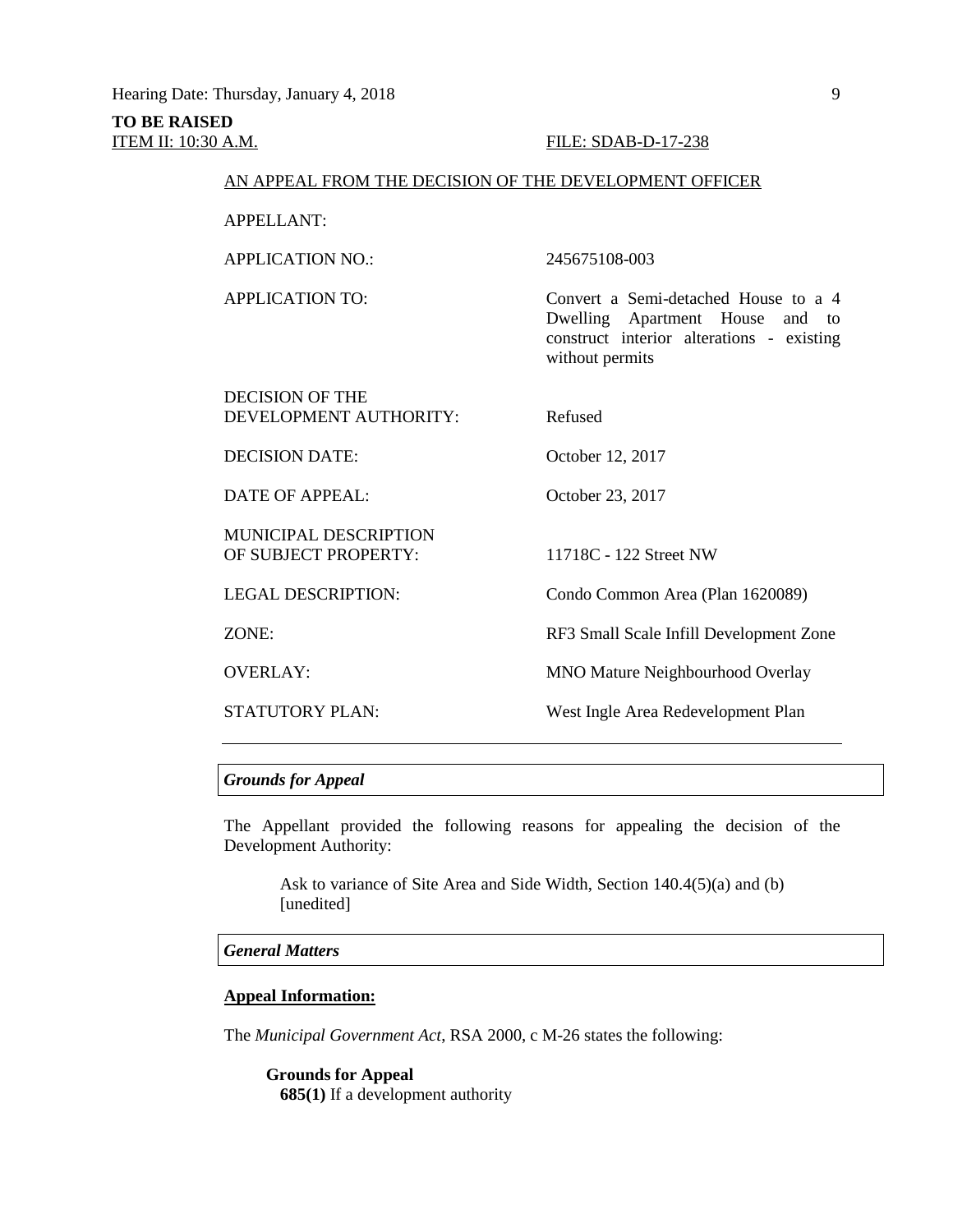- (a) fails or refuses to issue a development permit to a person,
- (b) issues a development permit subject to conditions, or
- (c) issues an order under section 645,

the person applying for the permit or affected by the order under section 645 may appeal to the subdivision and development appeal board.

#### **Appeals**

- **686(1)** A development appeal to a subdivision and development appeal board is commenced by filing a notice of the appeal, containing reasons, with the board within 14 days,
	- (a) in the case of an appeal made by a person referred to in section 685(1), after
		- (i) the date on which the person is notified of the order or decision or the issuance of the development permit, or

On October 26, 2017, section 1(65) of *An Act to Strengthen Municipal Government*, SA 2017 c13, was proclaimed in force. Section 1(65) provides, in part:

**Section 686(1) [of the** *Municipal Government Act***] is repealed and the following is substituted:** 

#### **Appeals**

…

**686(1)** A development appeal to a subdivision and development appeal board is commenced by filing a notice of the appeal, containing reasons, with the board

(a) in the case of an appeal made by a person referred to in section  $685(1)$ 

(i) with respect to an application for a development permit,

(A) within 21 days after the date on which the decision is made under section 642…

#### **Determining an Appeal**

#### **Hearing and decision**

**687(3)** In determining an appeal, the subdivision and development appeal board

…

(a.1) must comply with the land use policies;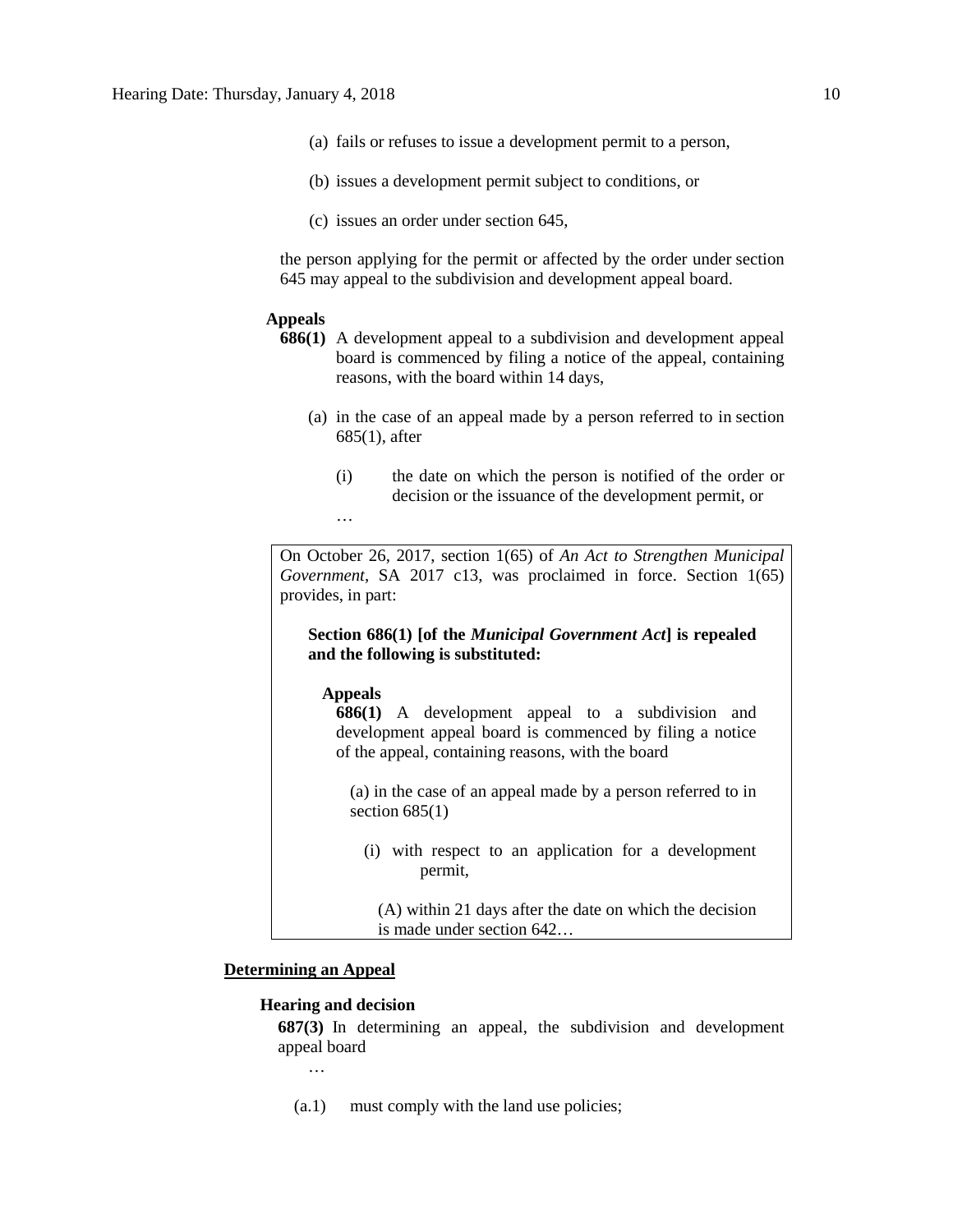- (a.2) subject to section 638, must comply with any applicable statutory plans;
- (a.3) subject to clause (d), must comply with any land use bylaw in effect;
	- …
	- (c) may confirm, revoke or vary the order, decision or development permit or any condition attached to any of them or make or substitute an order, decision or permit of its own;
	- (d) may make an order or decision or issue or confirm the issue of a development permit even though the proposed development does not comply with the land use bylaw if, in its opinion,
		- (i) the proposed development would not
			- (A) unduly interfere with the amenities of the neighbourhood, or
			- (B) materially interfere with or affect the use, enjoyment or value of neighbouring parcels of land,

and

(ii) the proposed development conforms with the use prescribed for that land or building in the land use bylaw.

#### **General Provisions from the** *Edmonton Zoning Bylaw:*

Section 140.1 states that the **General Purpose** of the **RF3 Small Scale Infill Development Zone** is:

…to provide for Single Detached Housing and Semi-detached Housing while allowing small-scale conversion and infill redevelopment to buildings containing up to four Dwellings under certain conditions, and including Secondary Suites and Garden Suites.

Under section 140.2(1), **Apartment Housing** is a **Permitted Use** in the RF3 Small Scale Infill Development Zone.

Under Section 7.2(1), **Apartment Housing** is defined as "development consisting of one or more Dwellings contained within a building in which the Dwellings are arranged in any horizontal or vertical configuration, which does not conform to the definition of any other Residential Use."

Under Section 6.1(31), **Dwelling** is defined as "a self contained unit comprised of one or more rooms accommodating sitting, sleeping, sanitary facilities, and a principal kitchen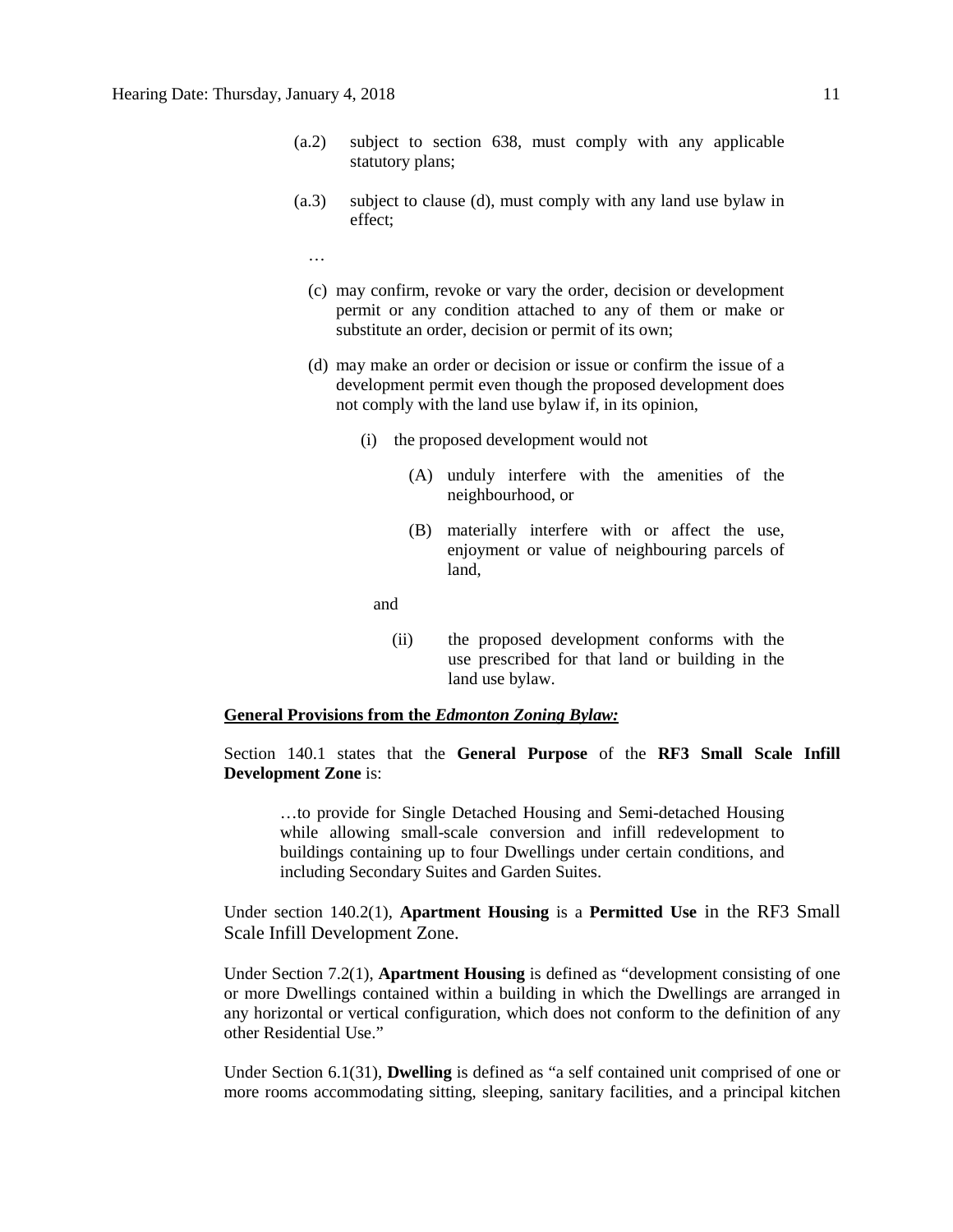for food preparation, cooking, and serving. A Dwelling is used permanently or semipermanently as a residence for a single Household."

#### *Site Area*

Section 140.4(5)(a) states that for Apartment Housing, "the minimum Site area shall be  $75m^{2}$ ".

#### **Development Officer's Determination**

Site Area - The proposed Site Area is 654.26m2 instead of 750m2 (Section 140.4(5)(a)).

#### *Site Width*

Section 140.4(5)(b) states that for Apartment Housing, "the minimum Site Width shall be 17.0 m".

#### **Development Officer's Determination**

Side Width - The proposed Site Width is 15.24m instead of 17.0m (Section 140.4(5)(b)).

#### *Locational Criteria*

Section 140.4(7) states:

Apartment Housing or Stacked Row Housing shall be located:

- a. on Corner Sites,
- b. on Sites Abutting an arterial or service road,

c. where both Side Lot Lines Abut existing Apartment Housing or Stacked Row Housing, or

- d. where a minimum of one Side Lot Line:
	- i. Abuts a Site where a Commercial Use, or Stacked Row Housing or Apartment Housing with a maximum Height greater than four Storeys, is a Permitted Use, or
	- ii. is not separated by a public roadway, including a Lane, more than 10.0 m wide from a Site where a Commercial Use, or Stacked Row Housing or Apartment Housing with a maximum Height greater than four Storeys, is a Permitted Use.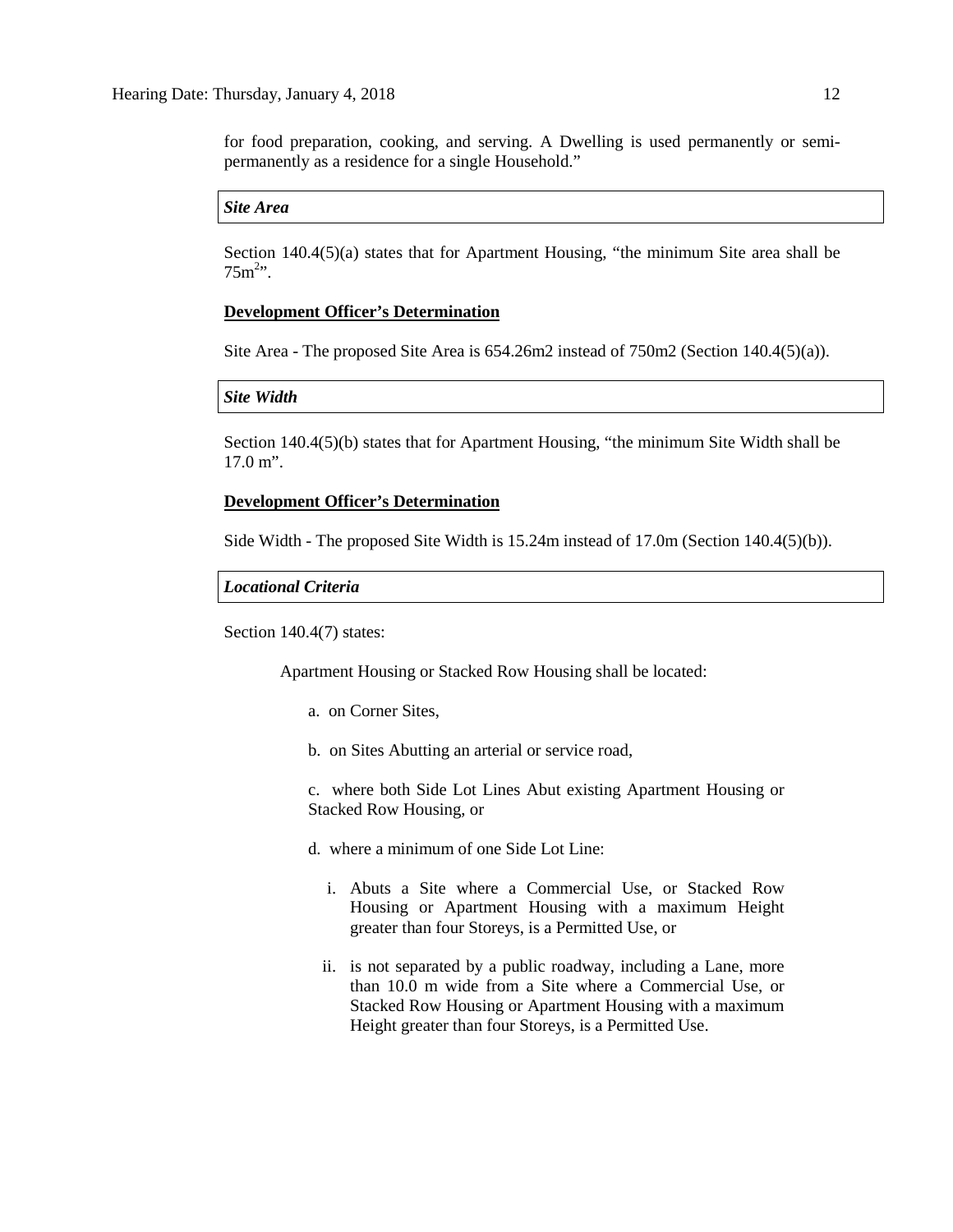#### **Development Officer's Determination**

Location - The proposed Development does not meet any of the location criteria for Apartment Housing (Section 140.4(6)).

#### *Private Outdoor Amenity Area*

Section 140.4(15) states: "Private Outdoor Amenity Area shall be provided on Site in accordance with Section 47 of this Bylaw."

#### **Development Officer's Determination**

Private Outdoor Amenity Area - No private outdoor amenity area is proposed for any of the units according to the submitted plans nor is it in accordance with Section 47 (Section 140.4(15)).

#### Notice to Applicant/Appellant

Provincial legislation requires that the Subdivision and Development Appeal Board issue its official decision in writing within fifteen days of the conclusion of the hearing. Bylaw No. 11136 requires that a verbal announcement of the Board's decision shall be made at the conclusion of the hearing of an appeal, but the verbal decision is not final nor binding on the Board until the decision has been given in writing in accordance with the *Municipal Government Act.*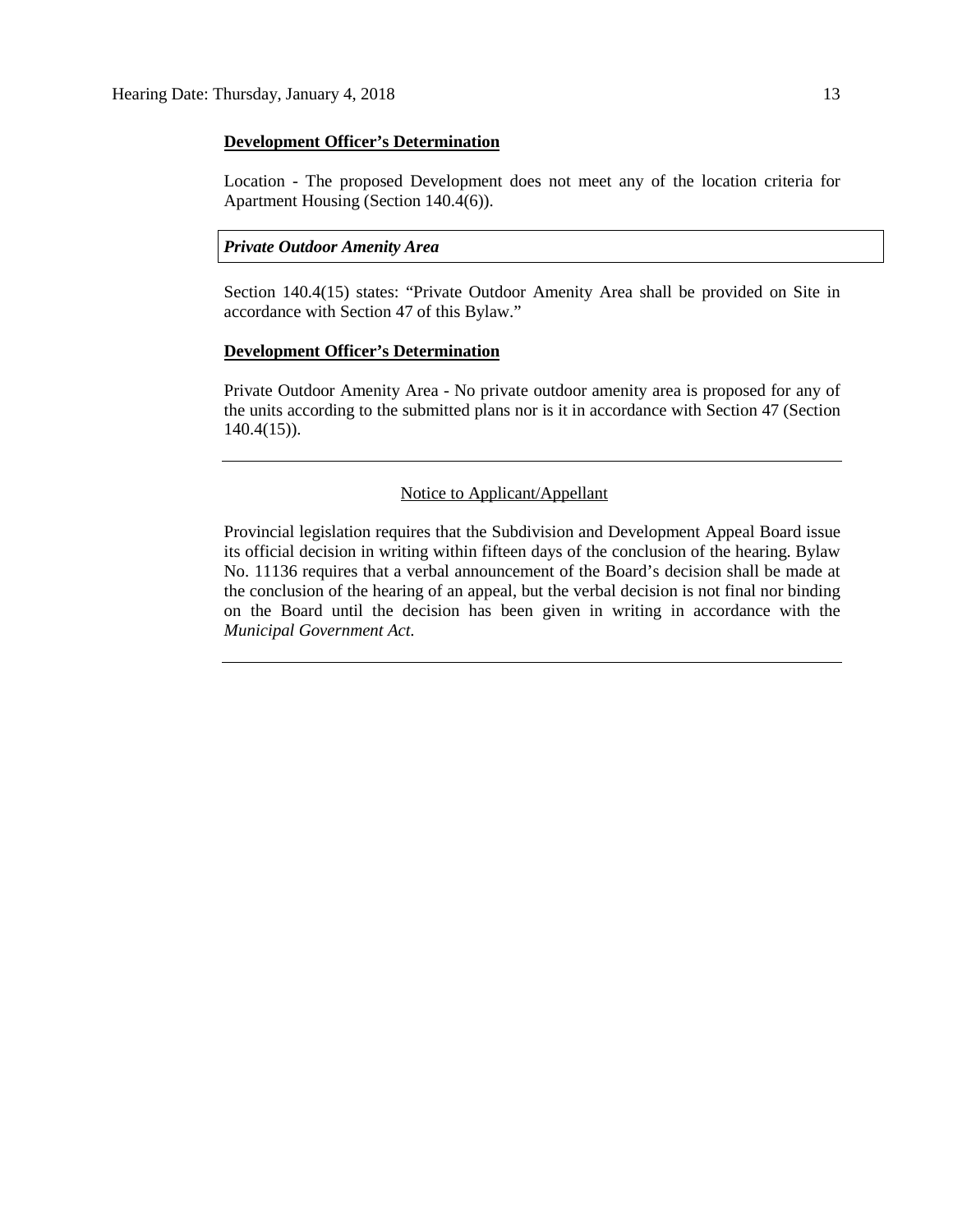| THE CITY OF<br><b>onton</b>                                                                                                                                                                                                                   |                                                            | Project Number: 245675108-003<br><b>Application Date:</b><br>SEP 15, 2017 |  |  |  |
|-----------------------------------------------------------------------------------------------------------------------------------------------------------------------------------------------------------------------------------------------|------------------------------------------------------------|---------------------------------------------------------------------------|--|--|--|
|                                                                                                                                                                                                                                               | Printed:<br>October 12, 2017 at 8:21 AM<br>1 of 2<br>Page: |                                                                           |  |  |  |
|                                                                                                                                                                                                                                               | <b>Application for</b><br><b>Major Development Permit</b>  |                                                                           |  |  |  |
| This document is a Development Permit Decision for the development application described below.                                                                                                                                               |                                                            |                                                                           |  |  |  |
| <b>Applicant</b>                                                                                                                                                                                                                              |                                                            | Property Address(es) and Legal Description(s)                             |  |  |  |
|                                                                                                                                                                                                                                               |                                                            | 11718C - 122 STREET NW<br>Condo Common Area (Plan 1620089)                |  |  |  |
|                                                                                                                                                                                                                                               | <b>Specific Address(es)</b>                                |                                                                           |  |  |  |
|                                                                                                                                                                                                                                               | Suite:                                                     | BSMT, 11718 - 122 STREET NW                                               |  |  |  |
|                                                                                                                                                                                                                                               | Suite:                                                     | BSMT, 11720 - 122 STREET NW                                               |  |  |  |
|                                                                                                                                                                                                                                               | Entryway: 11718 - 122 STREET NW                            |                                                                           |  |  |  |
|                                                                                                                                                                                                                                               | Entryway: 11720 - 122 STREET NW                            |                                                                           |  |  |  |
|                                                                                                                                                                                                                                               |                                                            |                                                                           |  |  |  |
|                                                                                                                                                                                                                                               | Building: 11718 - 122 STREET NW                            |                                                                           |  |  |  |
| <b>Scope of Application</b><br>To convert a Semi-detached House to a 4 Dwelling Apartment House and to construct interior alterations - existing without permits.                                                                             |                                                            |                                                                           |  |  |  |
| <b>Permit Details</b>                                                                                                                                                                                                                         |                                                            |                                                                           |  |  |  |
| Class of Permit: Class B                                                                                                                                                                                                                      | <b>Contact Person:</b>                                     |                                                                           |  |  |  |
| Gross Floor Area (sq.m.):                                                                                                                                                                                                                     | Lot Grading Needed?: N                                     |                                                                           |  |  |  |
| New Sewer Service Required: N                                                                                                                                                                                                                 | NumberOfMainFloorDwellings: 2                              |                                                                           |  |  |  |
| Site Area (sq. m.):                                                                                                                                                                                                                           | Stat. Plan Overlay/Annex Area: (none)                      |                                                                           |  |  |  |
| I/We certify that the above noted details are correct.                                                                                                                                                                                        |                                                            |                                                                           |  |  |  |
| Applicant signature:                                                                                                                                                                                                                          |                                                            |                                                                           |  |  |  |
| <b>Development Application Decision</b><br>Refused                                                                                                                                                                                            |                                                            |                                                                           |  |  |  |
| <b>Reason for Refusal</b><br>Site Area - The proposed Site Area is $654.26 \text{m}$ instead of $750 \text{m}$ (Section 140.4(5)(a)).                                                                                                         |                                                            |                                                                           |  |  |  |
| Side Width - The proposed Site Width is $15.24m$ instead of $17.0m$ (Section $140.4(5)(b)$ ).                                                                                                                                                 |                                                            |                                                                           |  |  |  |
| Location - The proposed Development does not meet any of the location criteria for Apartment Housing (Section 140.4(6)).                                                                                                                      |                                                            |                                                                           |  |  |  |
| Private Outdoor Amenity Area - No private outdoor amenity area is proposed for any of the units according to the submitted plans<br>nor is it in accordance with Section 47 (Section 140.4(15)).                                              |                                                            |                                                                           |  |  |  |
| ADVISEMENTS:                                                                                                                                                                                                                                  |                                                            |                                                                           |  |  |  |
| Unless otherwise noted, all references to 'Section' are under the authority of the Edmonton Zoning Bylaw 12800.                                                                                                                               |                                                            |                                                                           |  |  |  |
|                                                                                                                                                                                                                                               |                                                            |                                                                           |  |  |  |
| <b>Rights of Appeal</b><br>The Applicant has the right of appeal within 14 days of receiving notice of the Development Application Decision, as outlined in<br>Chapter 24, Section 683 through 689 of the Municipal Government Amendment Act. |                                                            |                                                                           |  |  |  |
| <b>Issue Date: Oct 12, 2017</b><br><b>Development Authority: LEE, CHRISTIAN</b>                                                                                                                                                               |                                                            |                                                                           |  |  |  |
|                                                                                                                                                                                                                                               |                                                            |                                                                           |  |  |  |
|                                                                                                                                                                                                                                               | THIS IS NOT A PERMIT                                       |                                                                           |  |  |  |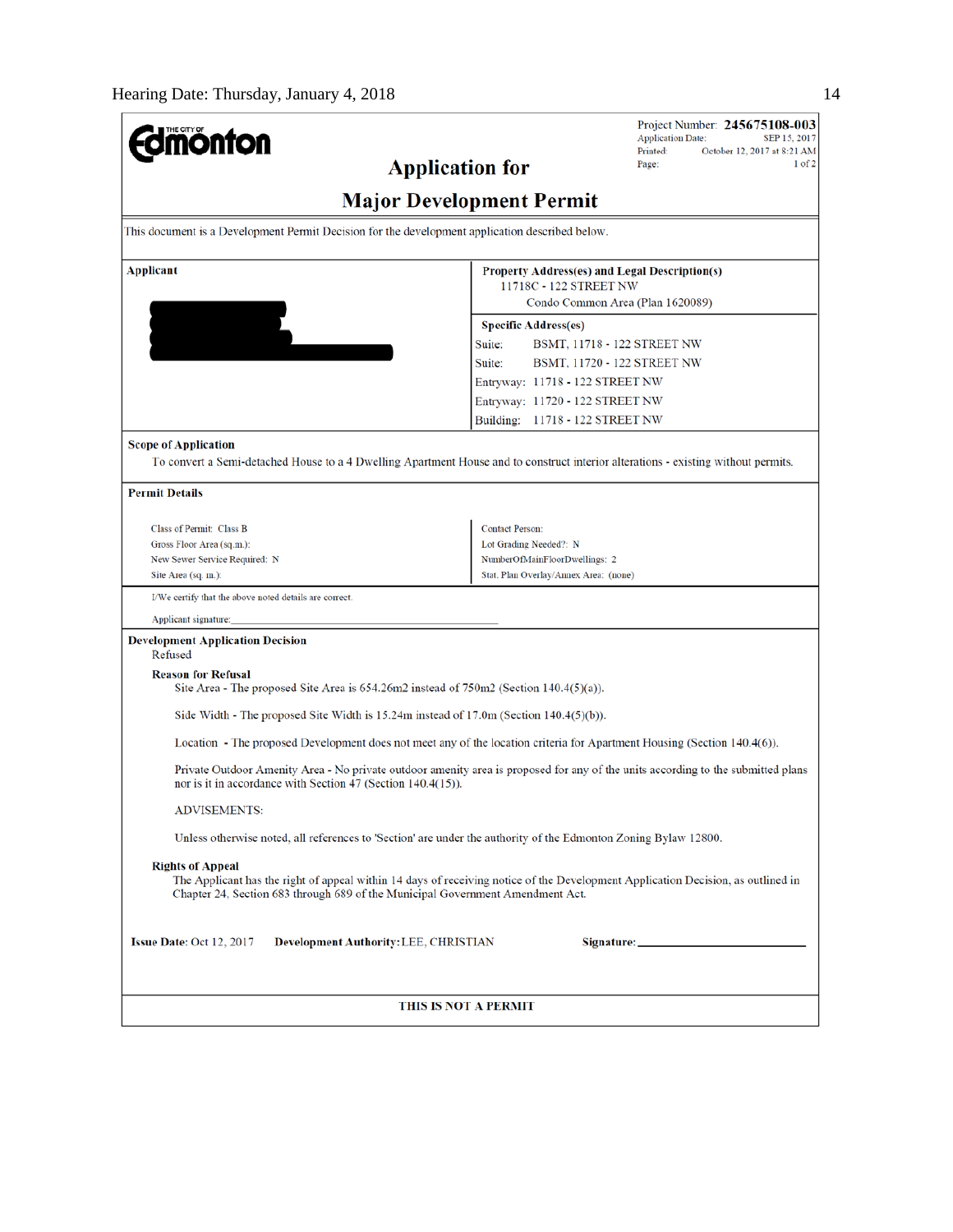| <b>dmönton</b>             |                                                           |                                | Project Number: 245675108-003<br><b>Application Date:</b><br>SEP 15, 2017<br>Printed:<br>October 12, 2017 at 8:21 AM<br>$2$ of $2$ |                                  |       |  |
|----------------------------|-----------------------------------------------------------|--------------------------------|------------------------------------------------------------------------------------------------------------------------------------|----------------------------------|-------|--|
|                            | <b>Application for</b><br><b>Major Development Permit</b> |                                |                                                                                                                                    |                                  | Page: |  |
|                            |                                                           |                                |                                                                                                                                    |                                  |       |  |
| Fees                       |                                                           |                                |                                                                                                                                    |                                  |       |  |
| Major Dev. Application Fee | <b>Fee Amount</b><br>\$500.00                             | <b>Amount Paid</b><br>\$500.00 | Receipt#<br>04455543                                                                                                               | <b>Date Paid</b><br>Sep 15, 2017 |       |  |
| <b>Total GST Amount:</b>   | \$0.00                                                    |                                |                                                                                                                                    |                                  |       |  |
| <b>Totals for Permit:</b>  | \$500.00                                                  | \$500.00                       |                                                                                                                                    |                                  |       |  |
|                            |                                                           |                                |                                                                                                                                    |                                  |       |  |
|                            |                                                           |                                |                                                                                                                                    |                                  |       |  |
|                            |                                                           |                                |                                                                                                                                    |                                  |       |  |
|                            |                                                           |                                |                                                                                                                                    |                                  |       |  |
|                            |                                                           |                                |                                                                                                                                    |                                  |       |  |
|                            |                                                           |                                |                                                                                                                                    |                                  |       |  |
|                            |                                                           |                                |                                                                                                                                    |                                  |       |  |
|                            |                                                           |                                |                                                                                                                                    |                                  |       |  |
|                            |                                                           |                                |                                                                                                                                    |                                  |       |  |
|                            |                                                           |                                |                                                                                                                                    |                                  |       |  |
|                            |                                                           |                                |                                                                                                                                    |                                  |       |  |
|                            |                                                           |                                |                                                                                                                                    |                                  |       |  |
|                            |                                                           |                                |                                                                                                                                    |                                  |       |  |
|                            |                                                           |                                |                                                                                                                                    |                                  |       |  |
|                            |                                                           |                                |                                                                                                                                    |                                  |       |  |
|                            |                                                           |                                |                                                                                                                                    |                                  |       |  |
|                            |                                                           |                                |                                                                                                                                    |                                  |       |  |
|                            |                                                           |                                |                                                                                                                                    |                                  |       |  |
|                            |                                                           |                                |                                                                                                                                    |                                  |       |  |
|                            |                                                           |                                |                                                                                                                                    |                                  |       |  |
|                            |                                                           |                                |                                                                                                                                    |                                  |       |  |
|                            |                                                           |                                |                                                                                                                                    |                                  |       |  |
|                            |                                                           |                                |                                                                                                                                    |                                  |       |  |
|                            |                                                           |                                |                                                                                                                                    |                                  |       |  |
|                            |                                                           |                                |                                                                                                                                    |                                  |       |  |
|                            |                                                           |                                |                                                                                                                                    |                                  |       |  |
|                            |                                                           |                                |                                                                                                                                    |                                  |       |  |
|                            |                                                           | THIS IS NOT A PERMIT           |                                                                                                                                    |                                  |       |  |